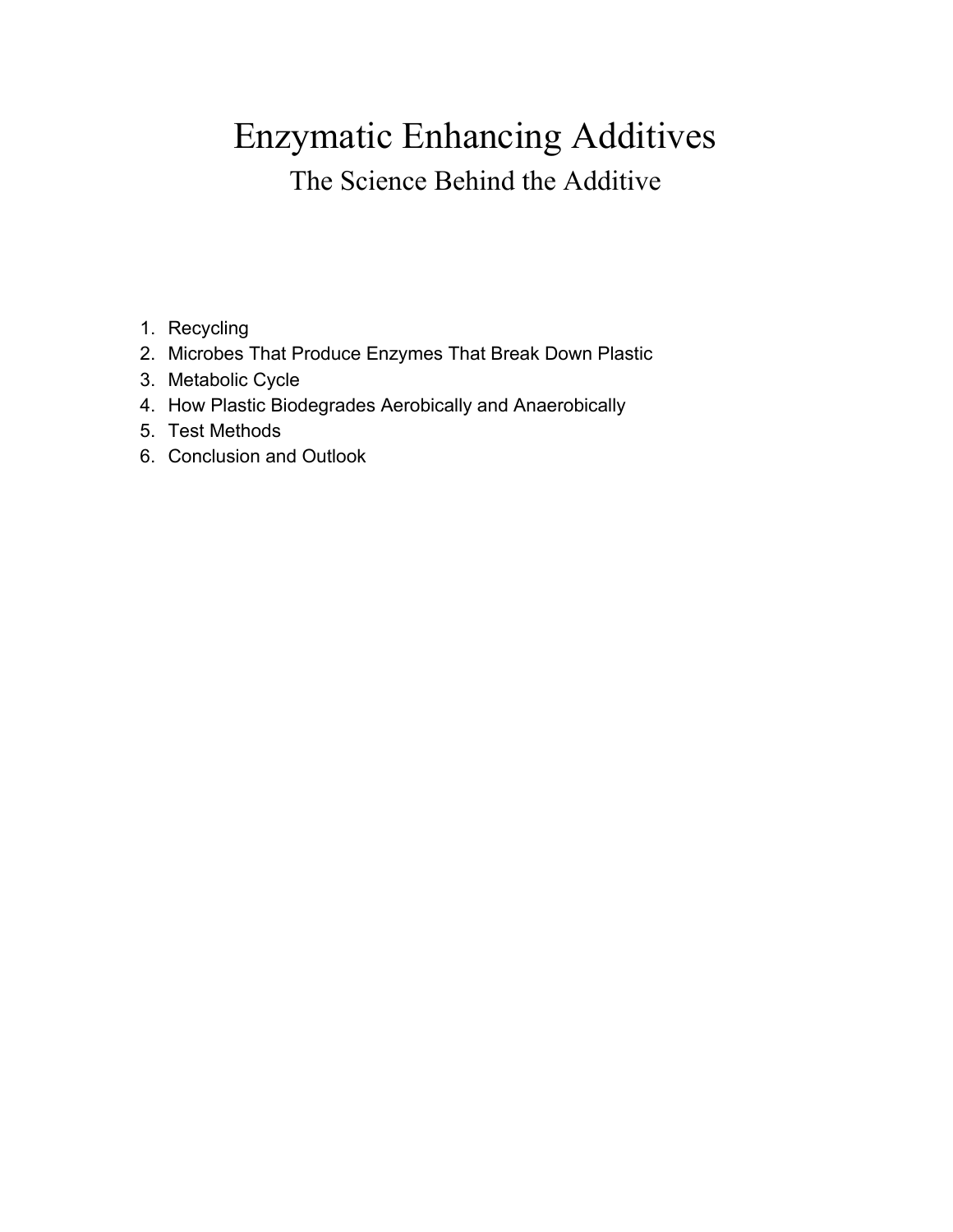## 1. Recycling

Products in the waste stream which are recycled are often never recycled more than 1-2 times due to the lack of stable intrinsic viscosity(IV/Polyethylene Terephthalate) or molecular weight(MW/Olefins(which are PP, PE, LDPE, HDPE) Styrene, etc). Products like polyethylene terephthalate water bottles are recycled at an average of .7-.85 viscosity and after recycling these products reduce their IV to .40-.70 and are used in the manufacturing of synthetic fabrics for use in the textile industry such as activewear and t-shirts. Once those products are used they get discarded and are not recycled in the recycling stream as the IV levels are too low to be used again. This does propose the question;

#### **What happens to the products that are made from recycled content?**

Most of these products are thrown in landfills and the requirements for these materials are too great and can't be manufactured with biobased polymers such as corn. The biobased materials will not break down in landfill environments and often times are unable to break down in soil or marine environments. (Martin et al. observed no weight loss after 45 days in seawater<sup>1</sup>, the California Department of Resources showed no disintegration of water bottles in marine water after one year at  $25C<sup>2</sup>$ . These are a few examples of scientific testing which has been conducted on biobased polymers after disposal in normal or practical disposal methods that showed no evidence or little evidence of biodegradation.

Olefins and Styrene products are utilized greatly in single-use consumer products such as straws, cups, utensils, etc. These products are made with a myriad of plastic resins, these products if recycled are easily converted when the product itself has a molecular weight that is similar to virgin resins. The majority of plastic that isn't PET is not recycled. If olefins are recycled they also will only be recycled 1-2 times before the MW is considered to be unusable and then discarded into a landfill.

Black bags used in Colombia hold household food waste, packaging, coffee, plastic food delivery, or take out. These products are never recycled and often thrown into landfills.

<sup>&</sup>lt;sup>1</sup> https://www.researchgate.net/publication/264811234 Marine-degradable polylactic acid

<sup>2</sup> <https://onlinelibrary.wiley.com/doi/full/10.1002/anie.201805766>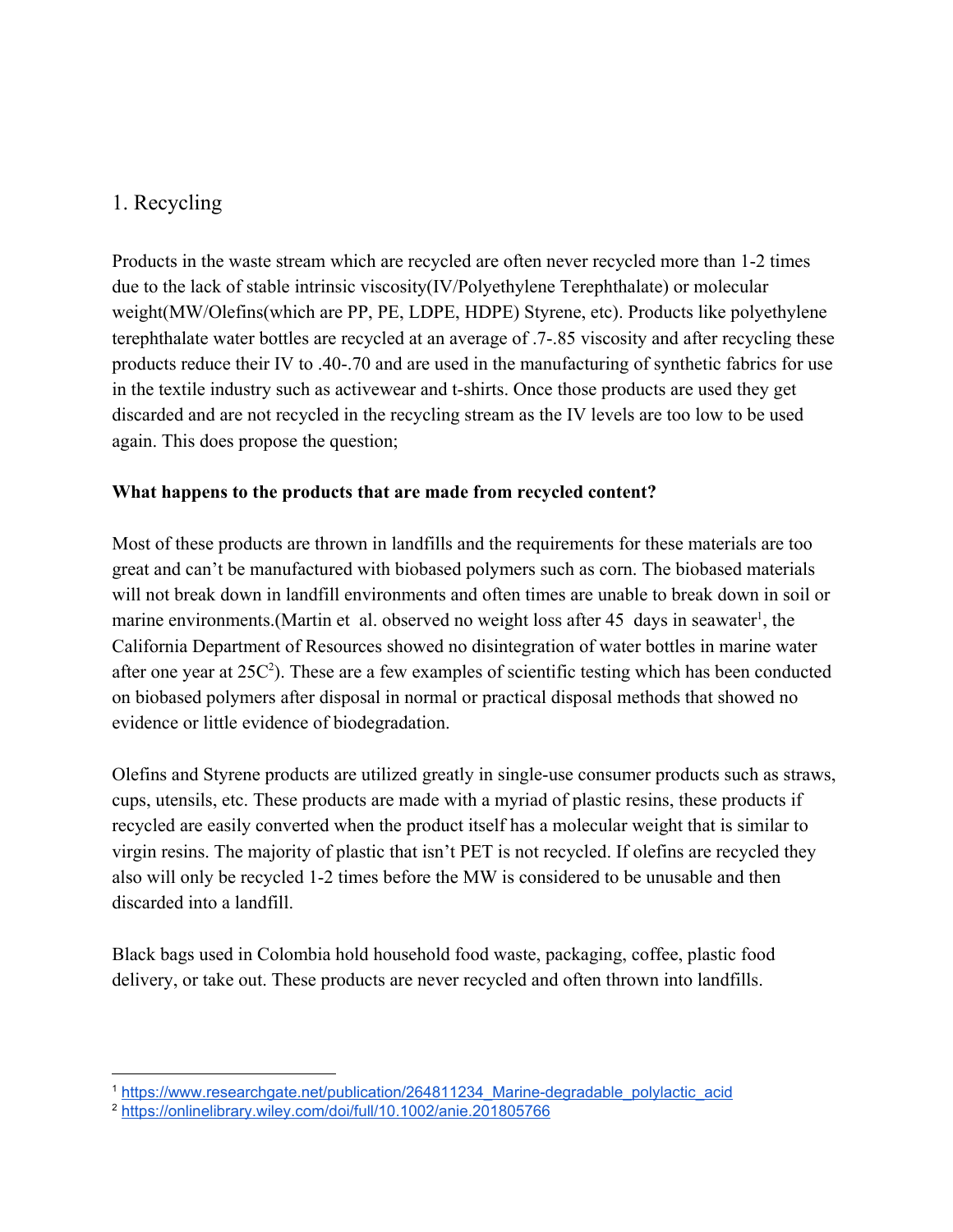White bags are for recycled products that are clean and dry, they hold plastic bottles and glass, paper, metal cans.

Additives that are treated with products that work as a catalyst with enzymes to break down the polymer chain do not change the IV level of the product if the additive from suppliers is manufactured correctly with IV levels of the materials at the same or similar IV levels. They can be recycled without interruption of the recycling chain as the polymer is not changed by changing the values of the IV or MW.

#### **How to achieve this testing for PET and other resin types?**

This can be achieved by taking a product after manufacturing and doing a simple test by grinding the finished product up into small pieces with an industrial grinder whether in granules or powder, dry the material and being placed into either an intrinsic viscosity measurement instrument or a molecular weight measurement instrument to validate the final MW or IV levels. high MW product or high IV will allow for further recycling of the final product.

## 2. Microbes That Produce Enzymes That Break Down Plastic

Microbes that consume plastic have been studied since the early 90's a list of the microbial consortium that consume plastic can be found in various articles and white papers. Some have been listed in this overview of additives that enhance biodegradation based on enzymatic action. Nuclear waste management conducted a series of tests that were for aerobic(with the presence of free oxygen) in 2012 for Styrene resin, they came to the conclusion that styrene resin could be broken down by microbial enzymes<sup>3</sup>. Various bacteria families have been shown to breakdown polyethylene, polypropylene and polyvinyl chloride<sup>4</sup>. Popular science released an article that

4

<sup>3</sup> <https://iaac-aeic.gc.ca/050/documents/56647/56647E.pdf>

[https://timesofindia.indiatimes.com/city/ahmedabad/Plastic-breaking-bacteria-need-field-test/articleshow/2](https://timesofindia.indiatimes.com/city/ahmedabad/Plastic-breaking-bacteria-need-field-test/articleshow/26118361.cms) [6118361.cms](https://timesofindia.indiatimes.com/city/ahmedabad/Plastic-breaking-bacteria-need-field-test/articleshow/26118361.cms)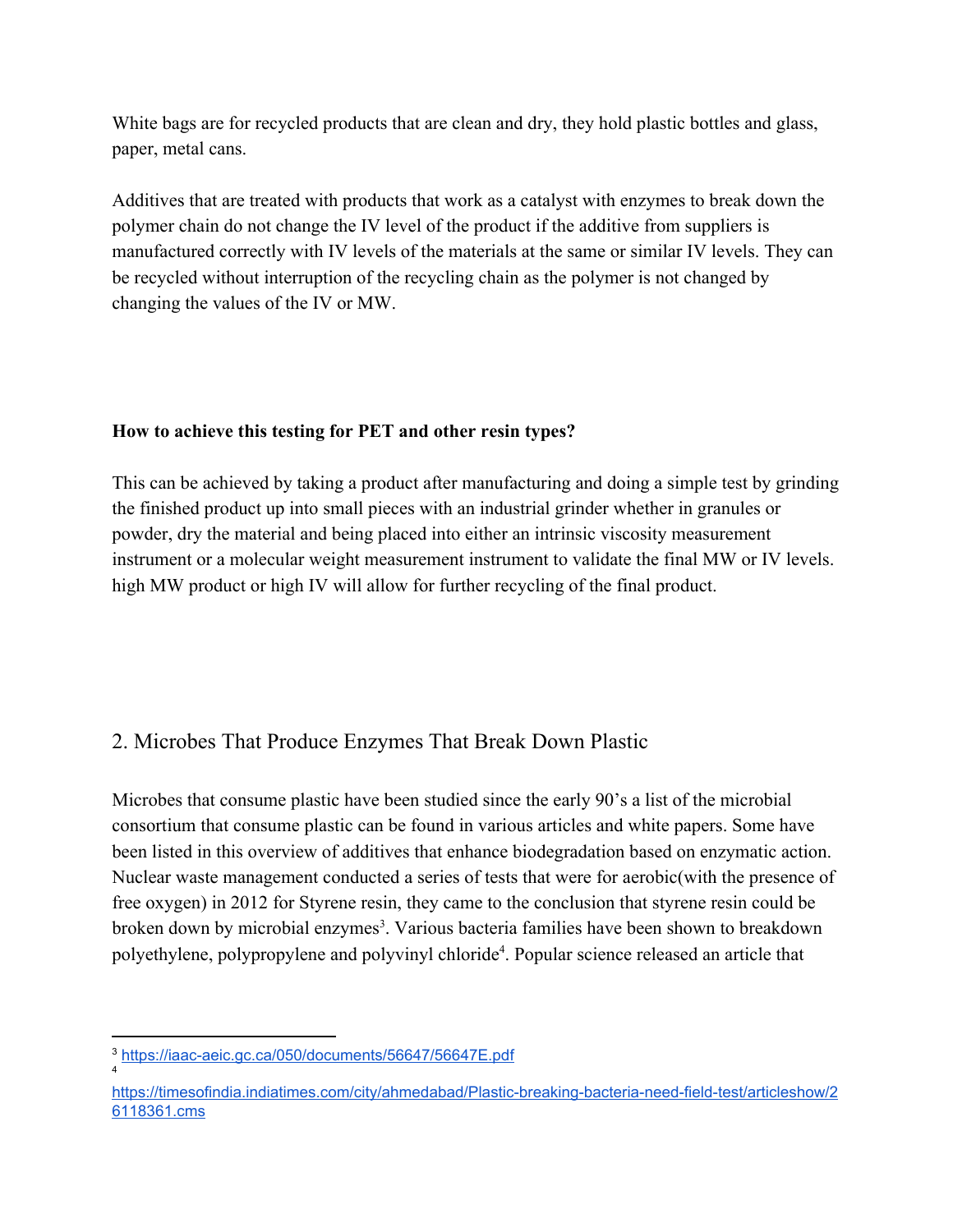shows many different polymer types can be consumed by microorganisms in various different environments<sup>5</sup>. Simply put microbes exist in the environment and breakdown plastic.

## 3. Metabolic Cycle

#### **Aerobic respiration:**

The Krebs citric acid cycle also known as the TCA cycle is the metabolic cycle of biodegradation aerobically or within the presence of free oxygen.

#### **Anaerobic Respiration:**

The respiration using electron acceptors other than molecular oxygen.

4. How Plastic With Enzymatic Enhancers Biodegrade Aerobically and Anaerobically.

Additives that are used to make plastic breakdown by enzymatic action interacting with the enhancers placed in the additives are different in formulation. Not all additives that work in breaking down plastic as an enhancer with enzymes are the same and they all perform differently. Some break down faster in other environments and may not break down different polymers the same or a mixture of polymers the same. That is why testing is crucial in vetting technologies. The current examples of how plastic is broken down by enzyme enhancing additives are spoken specifically to one additive only, it doesn't apply to every technology or claimed technology on the market. While they may have some various catalysts they don't work the same as each technology is different and performs differently.

#### **Olefins such as LDPE, PP, HDPE etc:**

are broken down by microorganisms by using biotic oxidation not to be confused with abiotic oxidation through chemical reactions and mechanical reactions that other technologies like oxo-degradable technologies, these work to reduce the polymer chain into smaller pieces through light, heat, mechanical stresses first and no microbial activity is enhanced, so particles and microplastics are around for decades or centuries, abiotic biodegradation occurs when enzymes

5

[https://www.popsci.com/plastic-eating-bacteria/#:~:text=Ideonella%20sakaiensis%2C%20turns%20out%2](https://www.popsci.com/plastic-eating-bacteria/#:~:text=Ideonella%20sakaiensis%2C%20turns%20out%2C%20is,%2C%22%20says%20genetic%20engineer%20Johnson.) [C%20is,%2C%22%20says%20genetic%20engineer%20Johnson.](https://www.popsci.com/plastic-eating-bacteria/#:~:text=Ideonella%20sakaiensis%2C%20turns%20out%2C%20is,%2C%22%20says%20genetic%20engineer%20Johnson.)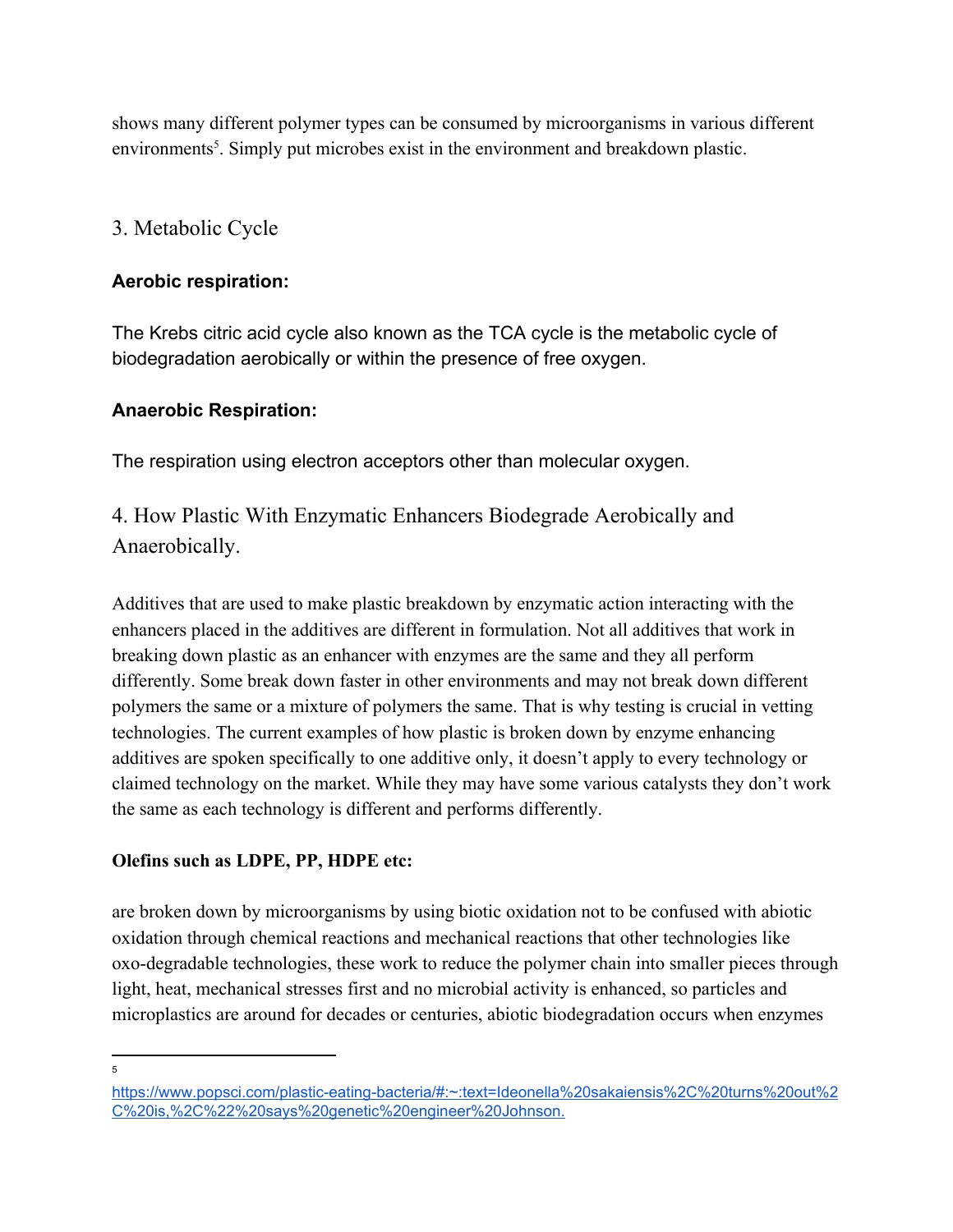perform different actions from reducing functional groups or formation of ketone or aldehyde  $C=O$  groups to consume the polymer chain<sup>6</sup>. The additive enhances those features by varying degrees depending on the formulation of the finished product and what polymer types are in use. The biotic degradation of material is enhanced at a rapid rate using enzymatic biotic degradation.

#### **Styrene:**

7

is broken down by many different microorganisms through the following process<sup>7</sup>.



Enzymatic degradation of the polymer chain is drastically increased when using additives that enhance the biodegradation of the polymer.

#### **Polyethylene Terephthalate:**

is broken down by enzymatic degradation by hydrolysis in a two step process: Enzymes bind to the substrate then catalyze a hydrolytic cleavage. Polymers are then degraded into lower weight oligomers, dimers and monomers converting to CH4, CO2 and H2O. All of these functions are greatly enhanced by enzymatic additives that work as a catalyst.

<sup>6</sup> <https://www.ncbi.nlm.nih.gov/pmc/articles/PMC4752946/>

[https://microbewiki.kenyon.edu/index.php/Styrene\\_metabolism\\_in\\_bacteria#:~:text=Catabolic%20enzyme](https://microbewiki.kenyon.edu/index.php/Styrene_metabolism_in_bacteria#:~:text=Catabolic%20enzymes,-The%20upper%20pathway&text=StyA%20has%20styrene%20monooxygenase%20activity%20and%20converts%20styrene%20to%20styrene%20oxide.&text=The%20lower%20pathway%20of%20styrene,in%20the%20presence%20of%20styrene.) [s,-The%20upper%20pathway&text=StyA%20has%20styrene%20monooxygenase%20activity%20and%2](https://microbewiki.kenyon.edu/index.php/Styrene_metabolism_in_bacteria#:~:text=Catabolic%20enzymes,-The%20upper%20pathway&text=StyA%20has%20styrene%20monooxygenase%20activity%20and%20converts%20styrene%20to%20styrene%20oxide.&text=The%20lower%20pathway%20of%20styrene,in%20the%20presence%20of%20styrene.) [0converts%20styrene%20to%20styrene%20oxide.&text=The%20lower%20pathway%20of%20styrene,in](https://microbewiki.kenyon.edu/index.php/Styrene_metabolism_in_bacteria#:~:text=Catabolic%20enzymes,-The%20upper%20pathway&text=StyA%20has%20styrene%20monooxygenase%20activity%20and%20converts%20styrene%20to%20styrene%20oxide.&text=The%20lower%20pathway%20of%20styrene,in%20the%20presence%20of%20styrene.) [%20the%20presence%20of%20styrene.](https://microbewiki.kenyon.edu/index.php/Styrene_metabolism_in_bacteria#:~:text=Catabolic%20enzymes,-The%20upper%20pathway&text=StyA%20has%20styrene%20monooxygenase%20activity%20and%20converts%20styrene%20to%20styrene%20oxide.&text=The%20lower%20pathway%20of%20styrene,in%20the%20presence%20of%20styrene.)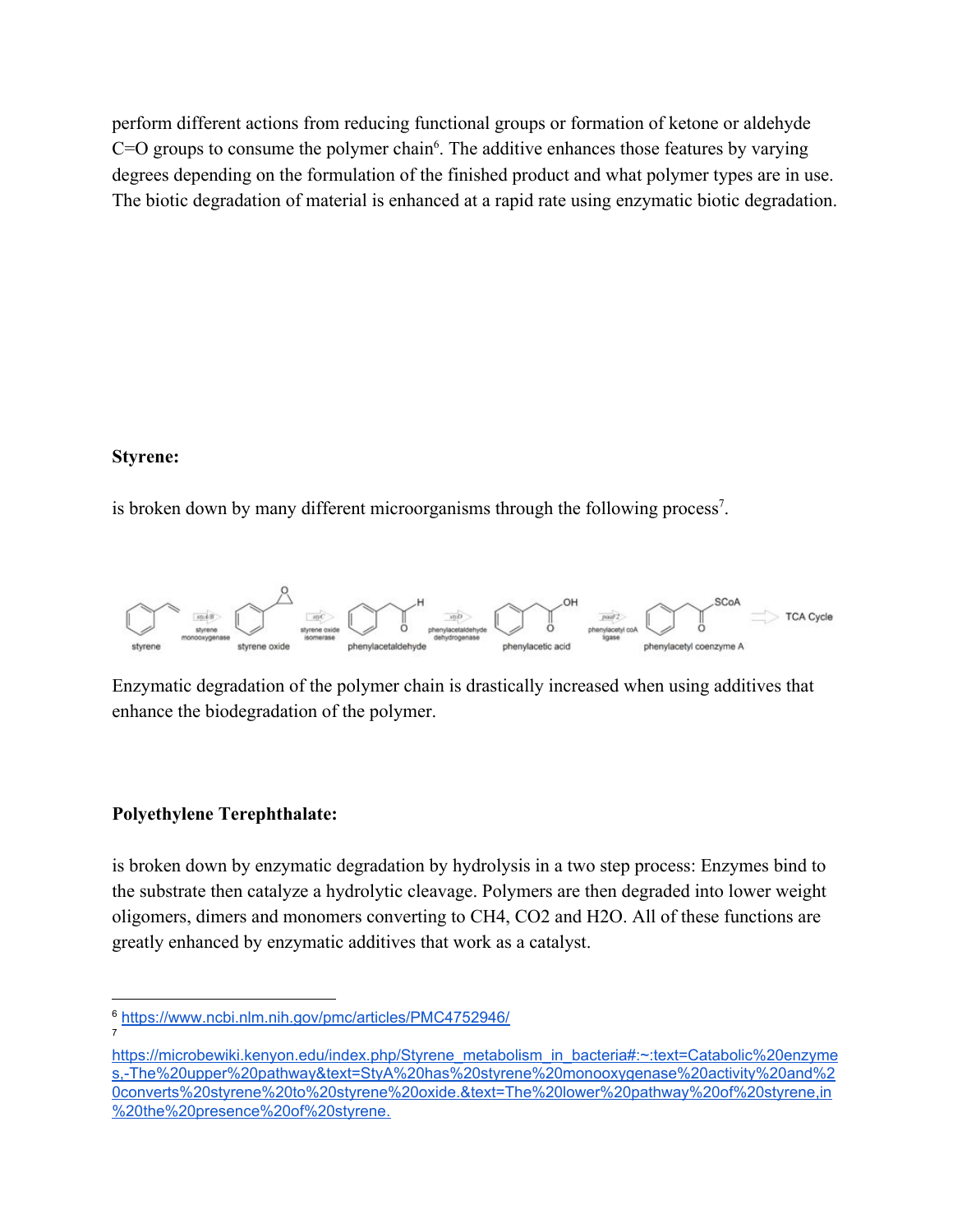Multiple other polymers exist and have different avenues of biodegradation by microorganisms.

## 5. Test Methods

| <b>Test Method</b> | Environment                                                   | Criteria                                 |
|--------------------|---------------------------------------------------------------|------------------------------------------|
| <b>ASTM D7475</b>  | Landfill Accelerated - Three<br><b>Different Temperatures</b> | Anaerobic and Aerobic                    |
| ASTM D6691         | Marine - Floating                                             | Aerobic - Under 1.027<br>Density (PP,PS) |
| <b>ASM D5526</b>   | Landfill Accelerated -<br><b>Varying Temperatures</b>         | Anaerobic and Aerobic                    |
| <b>ASTM D5511</b>  | Landfill - Single Temperature                                 | Anaerobic and Aerobic                    |
| ASTM D5338         | Industrial Compost - 60C                                      | Aerobic                                  |
| ASTM D5988         | Soil                                                          | Aerobic                                  |
| ASTM D5210         | Sewage Sludge                                                 | Anaerobic                                |
| None Available     | Marine                                                        | Anaerobic (PLA, PET, ETC)                |
| OK Compost Home    | Home Compost - 35C                                            | Aerobic                                  |

\*PP: Polypropylene

\*PS: Polystyrene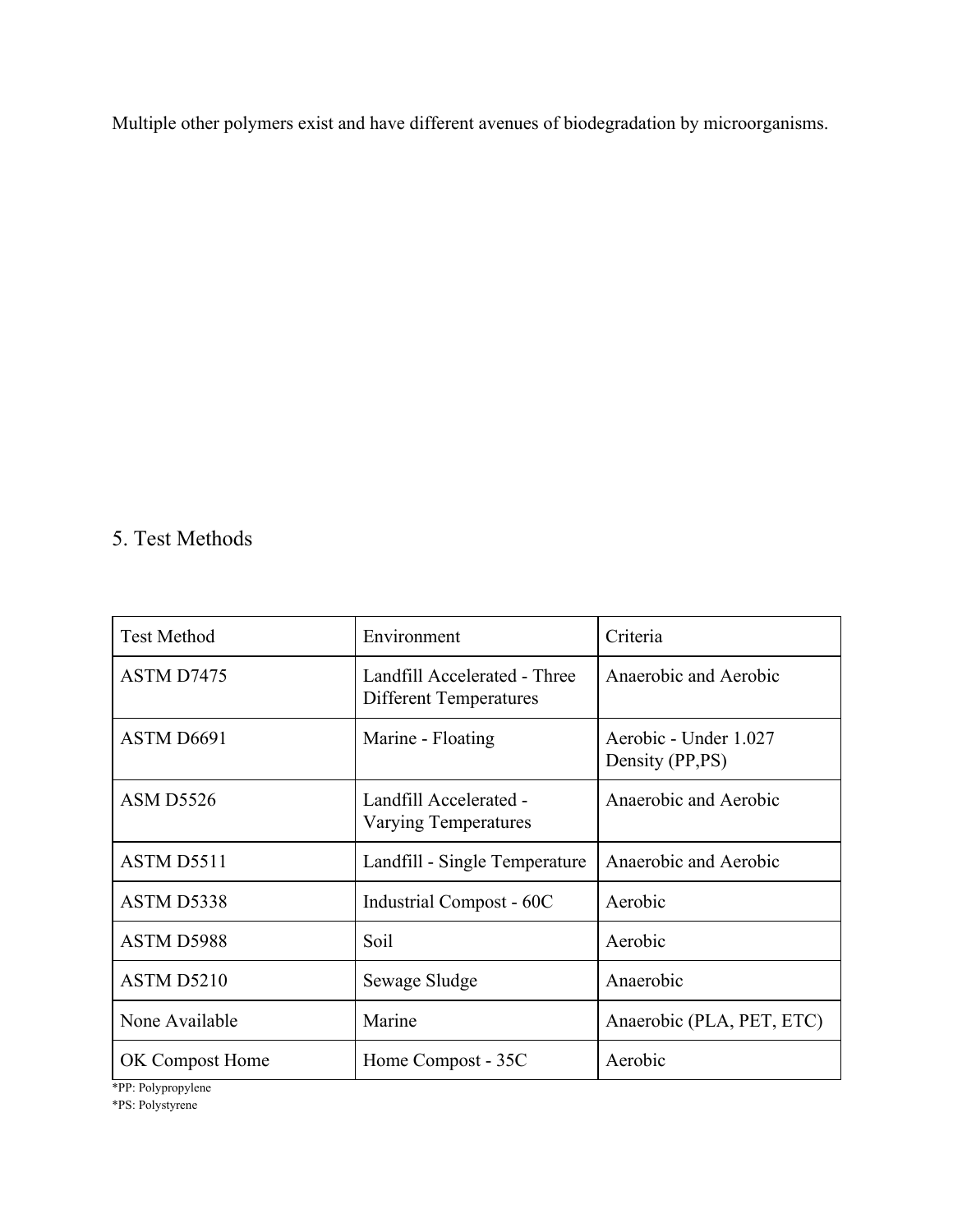### 6. Conclusion and Outlook

Enzymatic biodegradation of polymers exist in all environments where plastic is disposed of due to the plethora of microorganisms that break down different kinds of polymers such as Styrene, Olefins, PET and others. The additives used to enhance the biodegradation of these polymers react as an enhancing biotic mechanism alongside enzymes that are secreted by microorganisms to rapidly decompose the polymer for microbial consumption and transition to CO2, CH4, biomass and water, through the use of both anaerobic and aerobic respiration. The different test methods such as the ASTM D7475 show respiration of the aerobes, anaerobes or both to detect the amount of biodegradation occuring in environments that are usual disposal methods by consumers.

The listed test methods allow for manufacturers and government bodies to test various different environments where the final product would or may end up. Currently there is not a test method that is available for marine environments which are for plastic or biopolymers that ultimately sink in the ocean environment, the current test method ASTM D6691 only applies to polymers such as polypropylene and polystyrene, no listed biopolymers have a density that would float on the surface of water or salt water.

Home composting under the OK Compost test measurement is for composting in environments where consumers compost the final product within their own compost piles and not in a managed compost facility at 60C.

Consumers, Manufacturers and Government bodies can be confident in knowing that when they dispose of synthetic plastic or biopolymers in different environments that there will not be as great of an impact as the last 100 years on the planet.